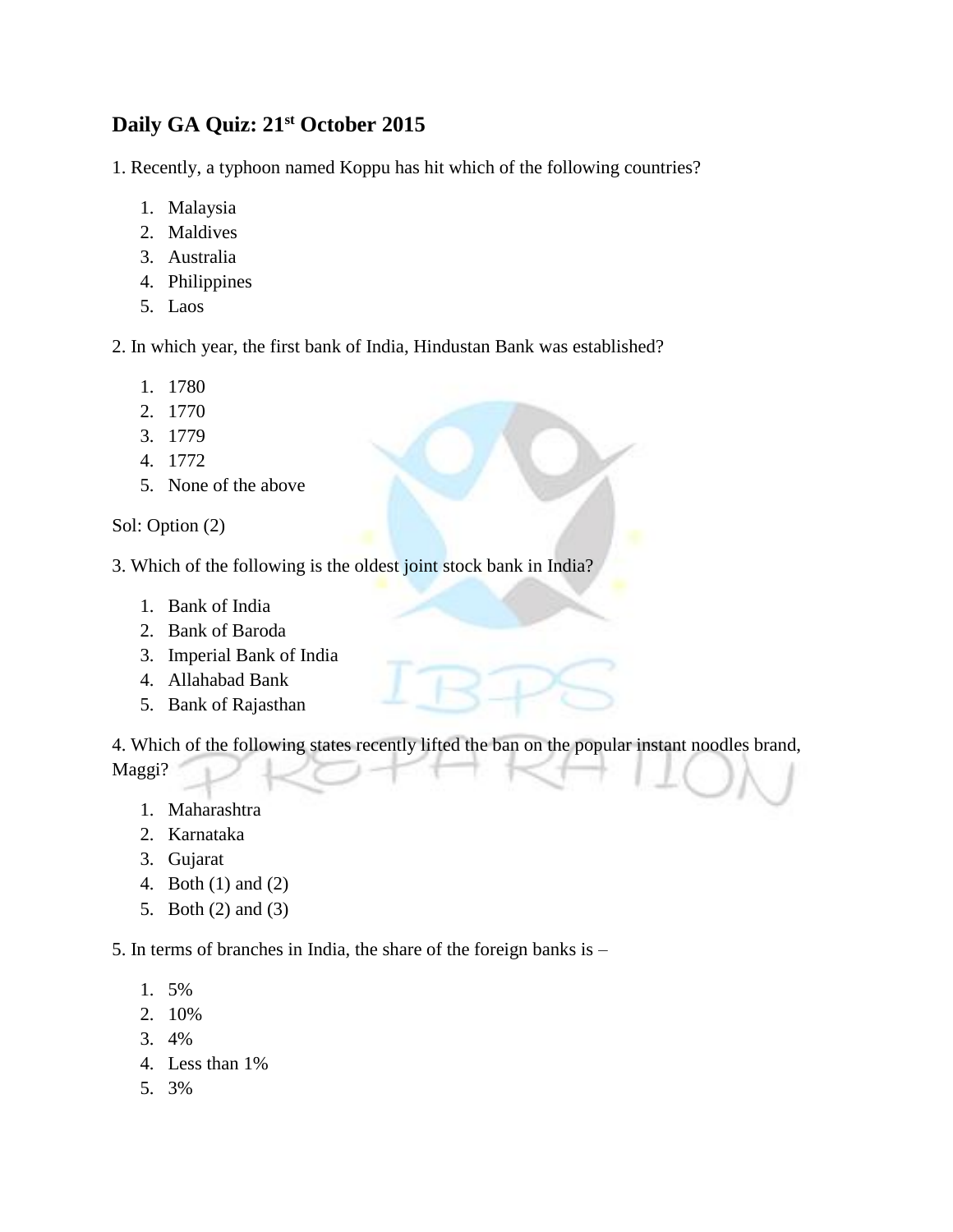6. The number of Regional Rural Banks operating in India at present, is –

- 1. 75
- 2. 56
- 3. 63
- 4. 100
- 5. 125

7. The banks are allowed to open branches under the provisions of –

- 1. Section 22 of Banking Regulation Act 1949
- 2. Section 23 of the Banking Regulation Act 1949
- 3. Section 24 of the Banking Regulation Act 1949
- 4. Section 30 of the Banking Regulation Act 1949
- 5. None of the above
- 8. Who is the present defence secretary in India?
	- 1. Avinash Mathur
	- 2. G Mohan Kumar
	- 3. S Annadurai
	- 4. S S Tarapore
	- 5. None of the above
- 9. In Regional Rural Banks, the state governments have a share of
	- 1. 15%
	- 2. 35%
	- 3. 50%
	- 4. 60%
	- 5. 100%

10. "Good People to grow with" is the tagline of which of the following banks?

- 1. Canara Bank
- 2. Indian Overseas Bank
- 3. Bank of Rajasthan
- 4. Bank of Maharashtra
- 5. None of the above

11. Ottwa is the capital city of which of the following countries?

- 1. Australia
- 2. USA
- 3. Canada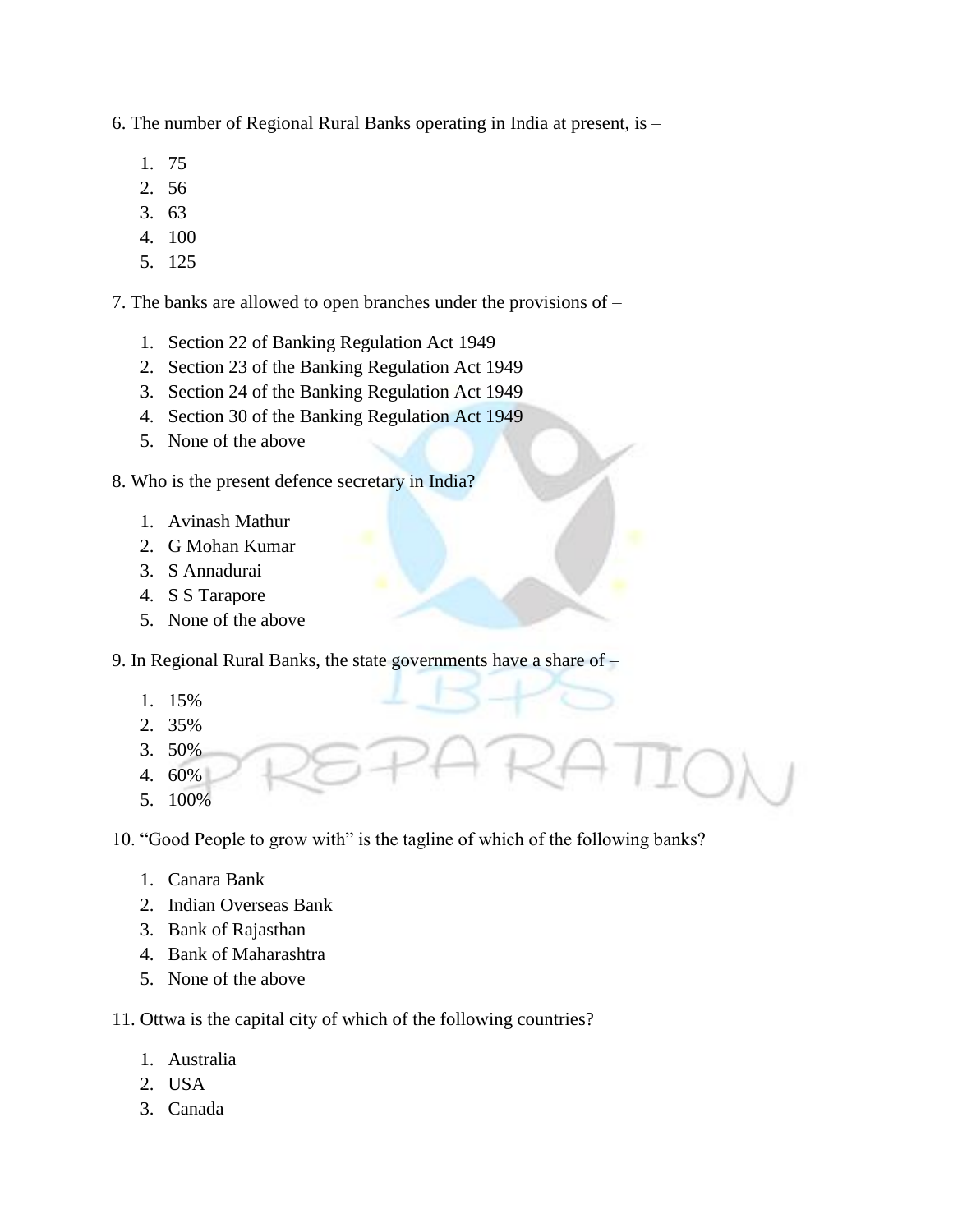- 4. Sweden
- 5. None of the above
- 12. Kwanga is the official currency of
	- 1. Lesotho
	- 2. Cape Verde
	- 3. Angola
	- 4. Botswana
	- 5. Zimbabwe
- 13. If somebody is suffering from Scurvy, the person is suffering from deficiency of-
	- 1. Vitamin D
	- 2. Vitamin C
	- 3. Vitamin B12
	- 4. Vitamin A
	- 5. Vitamin K

14. In banking terminology, Double Financial Repression refers to –

- 1. Cash Reserve Ratio and Statutory Liquidity Ratio
- 2. Priority Sector Lending and Marginal Standing Facility
- 3. Priority Sector Lending and Statutory Lending Ratio
- 4. Priority Sector Lending and Sub targets in Priority Sector Lending
- 5. None of the above

15. Who among the following became the first Indian to be honoured with the Harvard Humanitarian Medal recently?

- 1. Raj Arora
- 2. Sanjeev Galande
- 3. Kailash Satyarthi
- 4. Both (2) and (3)
- 5. Meira Kumar

## Answers:

- 1. (4)
- 2. (2)
- 3. (4)